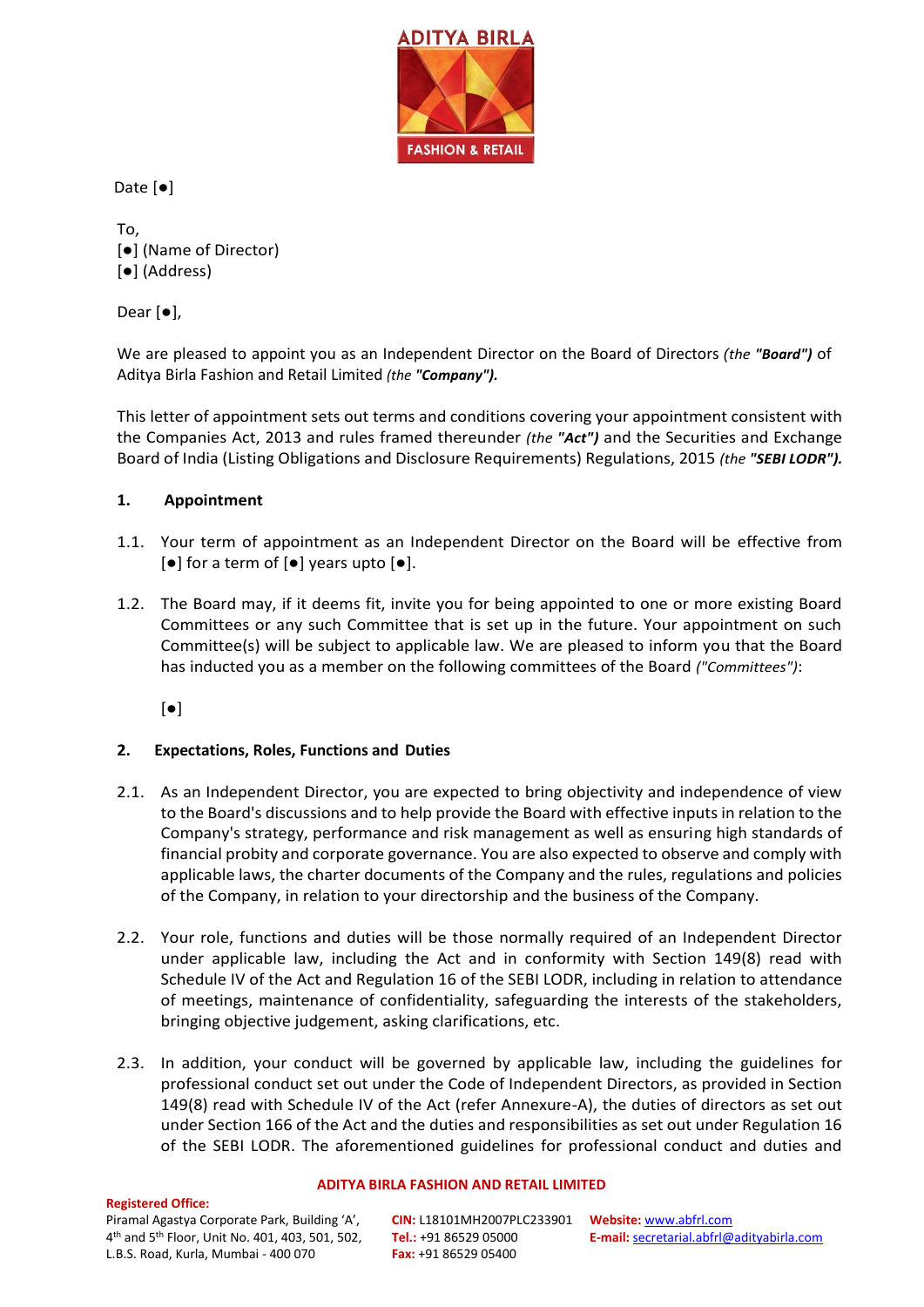

responsibilities of directors shall be deemed to be incorporated into this letter of appointment and shall form an integral part of this letter.

### **3. Remuneration and Reimbursement ofExpenses**

3.1. You will be paid such remuneration by way of sitting fees for attending meetings of the Board and its Committees as may be decided by the Board from time to time in compliance with applicable law. Further, you will also be paid remuneration by way of profit related commission. The remuneration shall be subject to applicable taxes and the Company may withhold therefrom any amounts as are required to be withheld pursuant to applicable law. Any tax liability arising in respect of payments made pursuant your remuneration shall be borne solely by you.

|                        | (Amount in ₹)                   |
|------------------------|---------------------------------|
| <b>Type of Meeting</b> | <b>Sitting Fees per Meeting</b> |
| <b>Board Meetings</b>  | 75,000                          |
| <b>Audit Committee</b> | 50,000                          |
| Other Committee(s)     | 40,000                          |

3.2. The sitting fees presently paid to the Independent Directors is as follows:

- 3.3. The Company has Directors' and Officers' liability insurance and it is intended that the Company will assume and maintain such cover for the full term of your appointment.
- 3.4. In addition to the remuneration described above the Company will, for the period of your appointment, reimburse you for travel, hotel and other incidental expenses incurred by you in the performance of your role and duties.

## **4. Conflict of Interest**

It is accepted and acknowledged that you may have business interests other than those of the Company. As a condition precedent to commencement of your appointment, you are required to declare to the Company any such directorships, appointments and interests to the Board. Thereafter you are required declare to the Company whenever there is any change in the circumstances which may affect your status as an independent director.

### **5. Other Terms and Conditions**

5.1. **Evaluation**

Your performance will be evaluated as per the requirements of the Act and the SEBI LODR.

#### 5.2. **Termination**

**ADITYA BIRLA FASHION AND RETAIL LIMITED** (i) You may resign from your position at any time and should you wish to do so, you are

#### **Registered Office:**

Piramal Agastya Corporate Park, Building 'A', 4 th and 5th Floor, Unit No. 401, 403, 501, 502, L.B.S. Road, Kurla, Mumbai - 400 070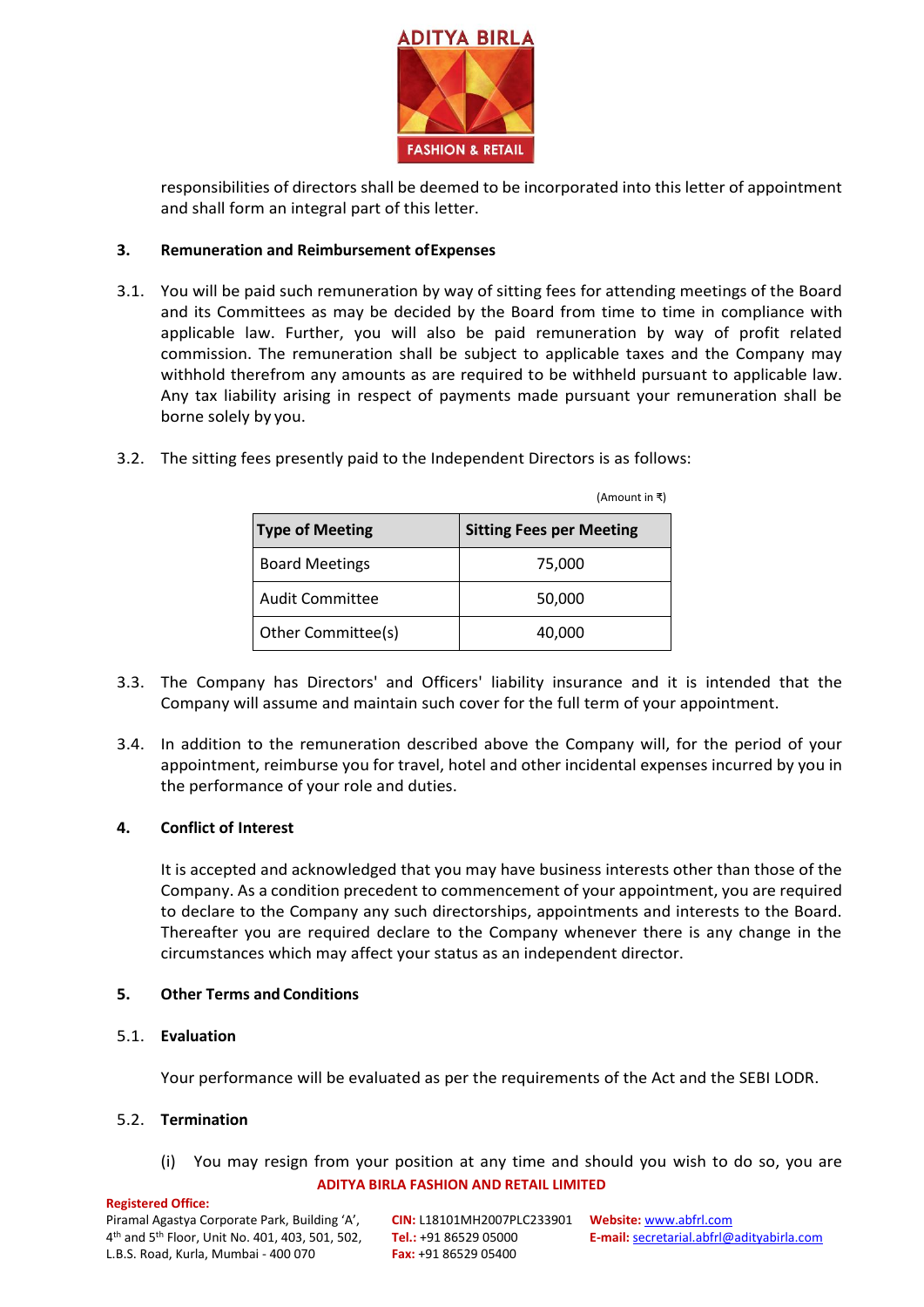

requested to serve a reasonable written notice on the Board stating out the reason for resignation. Further, your appointment may be terminated in accordance with applicable law.

(ii) Continuation of your appointment is contingent on your willingness to continue as an Independent Director, and you getting re-appointed by the shareholders in accordance with applicable law. You will not be entitled to compensation in case the shareholders of the Company do not re-appoint you at any time.

### 5.3. **Confidentiality**

- (i) All information in relation to the Company acquired during your appointment and tenure as an independent director is confidential and should not be disclosed to third parties unless required by law.
- (ii) As a director, you are subject to and bound by the prohibition and restrictions against insider trading and disclosure of unpublished price sensitive information, as prescribed under the Act and the regulations issued by the Securities and Exchange Board of India. You would have to strictly abide by the Code of Conduct for Prevention of Insider Trading of the Company under SEBI (Prohibition of Insider Trading) Regulations, 2015 (as amended or replaced from time to time).

### **6. Liability**

Subject to applicable law, for any breach of your duties you will be liable to consequence prescribed under applicable law and in relation to the Company, you would be liable for such acts of omission or commission by the Company which had occurred with your knowledge, attributable through Board processes, and with your consent or connivance, or where you have not acted diligently.

## **7. Miscellaneous**

- 7.1. Your appointment is also subject to the maximum permissible directorships that one can hold under applicable law, including as per the provisions of the Act and the SEBI LODR.
- 7.2. You will not be an employee of the Company and this letter shall not constitute a contract of employment.
- 7.3. You will be provided with a Kit capturing the details of our Board members, Senior Management Team, Organisation Chart, Board Committees, Financial performance, Applicable Policies/Codes, Schedule IV of the Act, being the Code for Independent Directors, etc. We trust you will find these useful and informative.
- 7.4. You will be invited to attend session(s) and, thereafter, briefings from management and site visits. Please avail yourself of these opportunities as fully as is appropriate to your personal circumstances.

#### **ADITYA BIRLA FASHION AND RETAIL LIMITED**

#### **Registered Office:**